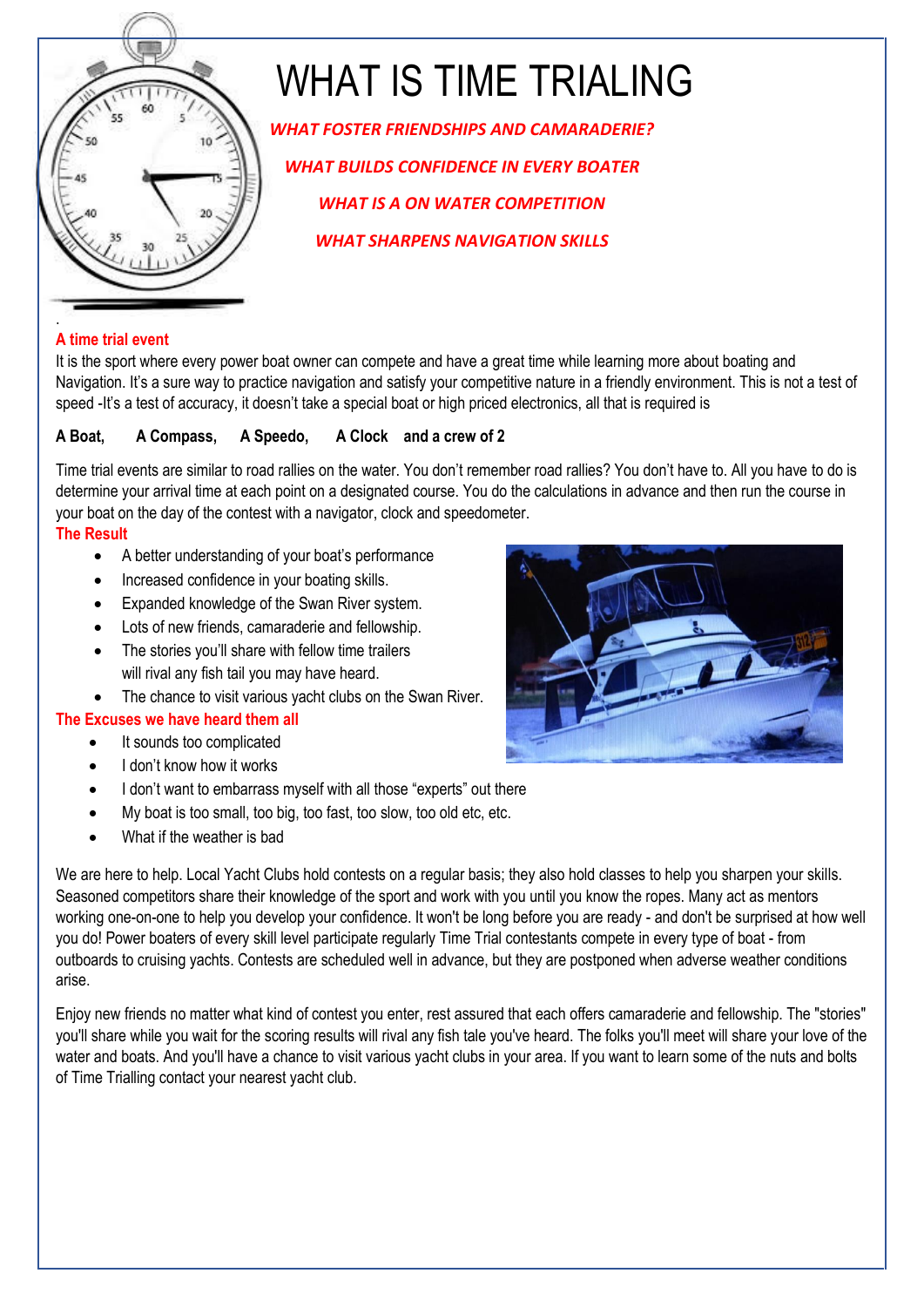# **Power Yacht Time Trial Instructions for Beginners**

#### **A brief and practical guide on what is required to Time Trial in a Time Trial Event.**

General Information Time Trialling can be undertaken by any craft capable of travelling at a speed between five and fifteen knots while under engine power. Time Trialling is good fun and an excellent opportunity for family participation on a Saturday afternoon. It is also a great opportunity to entertain guests and is a very social occasion both during the event and afterwards. Other benefits associated with Time Trialling include, using the boat in the winter months, improving boat handling skills and becoming familiar with local waters and navigational marks.

Time Trial Objectives Attempt to accurately maintain a predetermined course between fixed marks on the river at a nominated speed and arrive at each mark at a predetermined time.

Getting Started Prior to entering a Time Trial event participants need to determine the most suitable speed for the boat to travel. Once determined, this information together with a nomination form is required to be provided to the Club Office. Having received this information the Club Office will respond by supplying fixtures, instructions, start times, course sheets, charts detailing elapsed times between marks at various speeds and a time trialling number for your boat.

Boat Equipment Required Participating boats are required to fly a club burgee, yellow racing flag, and display their time trialling number on the boat in a prominent position so as to be readily identified by check point teams. A second person apart from the skipper who can be wife, son, daughter or friend is designated as the navigator. It is necessary to have a minimum of two people aboard a time trialling boat. Another handy item is an accurate timing device and this can be a watch, clock, stopwatch or kitchen clock and it is suggested to have a facility to set the clock to accurate time. This can be achieved by ringing Telstra time (telephone 1194). A further aid is an instrument to determine the speed of the boat travel, namely a Speedo, GPS, or an engine rev counter will suffice.

Course Time Calculations Having been supplied with a start time, charts showing elapsed times between marks and knowing your travelling speed it is now necessary to calculate at what time the boat is required to arrive at each mark of the course. These calculations are compiled by adding the time between marks at the nominated boat speed, (taken from the supplied charts) and adding them to the boat's start time. The calculations obtained are recorded and used during the event to check the progress of the boat at each mark.

#### **You are now ready to time trial in an event.**

 Time Trialling Procedure Prior to the ten-minute gun it is necessary to establish a "take off mark" as it is a requirement for the boat when travelling through the start line to do so at its nominated speed. In order to achieve this objective a shore based, or spit post mark is selected (75 to 100 meters back from the start line). This becomes the "take off mark" and once identified, a timed practice run is taken from that mark to the start line. The elapsed time resulting from this exercise is then deducted from the start time to give the "take off time". It is also important to check prior to commencing these procedures that the timing equipment being used agrees with the correct official time (Telstra 1194).

Starting Procedure As the "take off time" approaches the boat needs to be lined up at the selected "take off mark" so that exactly "on take-off time" the boat can be accelerated towards the start line and hence cross the start line at the correct start time and nominated speed.

#### **Having crossed the line you are now competing in the event.**

Time Trialling On The Course The intention now is to proceed around the marks of the course arriving at each mark at the correct time as disclosed from the recorded calculations. You may find that to achieve accurate results it may be necessary to account for the effect the wind and tide will have on the speed of the boat and it may be necessary to make minor throttle adjustments to maintain the required boat speed over the ground. In order to have an accurate timing at a mark it is important to know that a boat is recorded as passing a mark when the leading edge of the bow passes at ninety degrees to the centre of the mark. A number of marks around the course will have been pre-selected by the Race Control Officer for the purpose of checking the time each boat actually passed the predetermined marks. The recording of these times is conducted by "check point crews" who may be stationed on the land or in boats on the river, and the recording of these times are collated and used for calculating the race results.